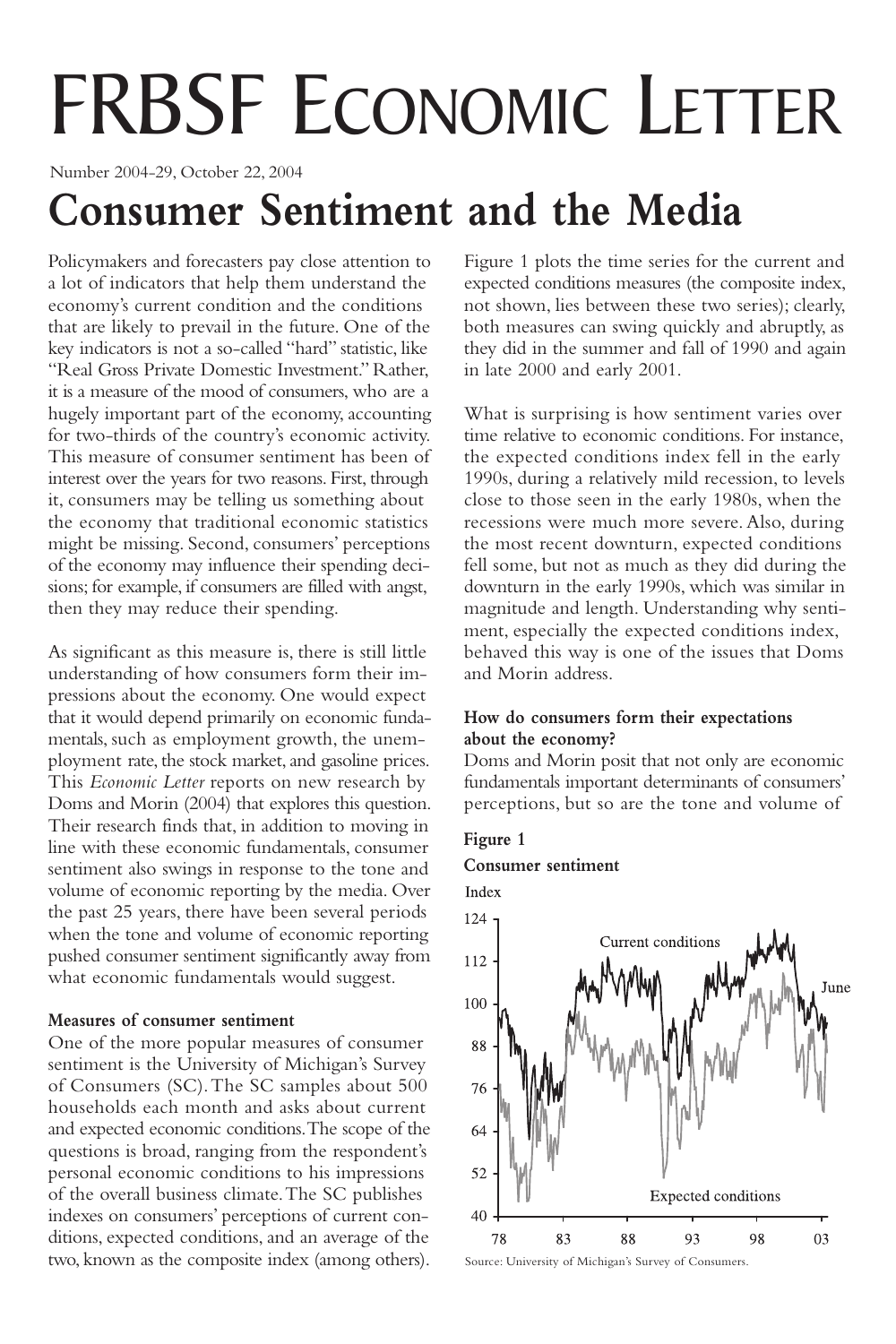media reporting on the economy. Consumers get information about economic fundamentals (which include such data as unemployment, inflation, GDP, developments in financial markets, and gasoline prices) from personal experiences, including the experiences of friends and family, and from the media.

However, the perceptions of consumers may be influenced not only by the *content* of the news stories they come across but also by the *way* the media cover the economy—specifically, the tone reflects the language used, and the volume reflects the number of articles about the economy. In terms of tone, the headline "Recession Possible" is likely to elicit a greater negative impression about the economy than an article entitled "Economic Conference Presents Diverse Views" in which the possibilities of a recession are discussed in the last paragraph. Misgivings about using the word "recession" have been expressed over the years, sometimes tonguein-cheek;Alfred Kahn, chairman of the Council of Wage and Price Stability during the Carter administration, went so far as to substitute the word "banana" for "recession" in a speech. In terms of volume, seeing ten articles about layoffs—even though the articles contain similar content—may have a greater effect on a consumer's perceptions about the economy than seeing only a single article about layoffs.

#### **Measuring the volume and tone of reporting**

To test whether the tone and volume of reporting affect people's perceptions, Doms and Morin constructed indexes to measures the tone and volume of economic reporting over time.The indexes are based on the number of articles that contain certain keywords and phrases in the title or first paragraph. For instance, the "recession index" is based on the number of articles that mention "recession" or "economic slowdown."The authors scanned articles from thirty of the largest newspapers across the country.The idea behind the recession index was borrowed from the "R-Word Index" from *The Economist* which counts the number of articles from the *Washington Pos*t and *The New York Times* mentioning the word "recession."

The "layoff index" measures the number of articles that mention "layoffs,""downsizing," and "job cuts." One reason for creating such an index is that several consumer sentiment questions deal specifically with the job market.Additionally, consumers closely monitor the job market. Doms and Morin constructed a number of other indexes, as well,

## **Figure 2 Newspaper recession index**



but those seemed to have little bearing on consumers' perceptions of the economy.

The recession index is shown in Figure 2 and the layoff index in Figure 3. One of the more stark features of the recession index is the size of the spikes in the early 1990s when levels are higher than those reached in the more severe recessions in the early 1980s and much higher than the levels reached during the most recent recession.The layoff index also has surprising spikes: the index was much higher in 2001 than in the early 1990s and early 1980s. By contrast, the actual deterioration in the employment market was much worse in the early 1980s, when the unemployment rate reached nearly 10.8%, than during the most recent slowdown, when the unemployment rate peaked at 6.3%.

#### **How are the newspaper indexes related to consumer sentiment?**

Doms and Morin use the recession and layoff indexes to explain the departure of sentiment from measures of economic fundamentals. After controlling for economic fundamentals, Doms and Morin find that the recession and layoff indexes assist in explaining the swings in sentiment, especially the downward swings in the early 1990s and in 2000/2001.To demonstrate the power of the newspaper indexes on sentiment, Figure 4 plots the estimated contributions of the newspaper indexes to the expected conditions index for the early 1990s, a period in which consumer sentiment recorded low values.The figure shows that there were sev-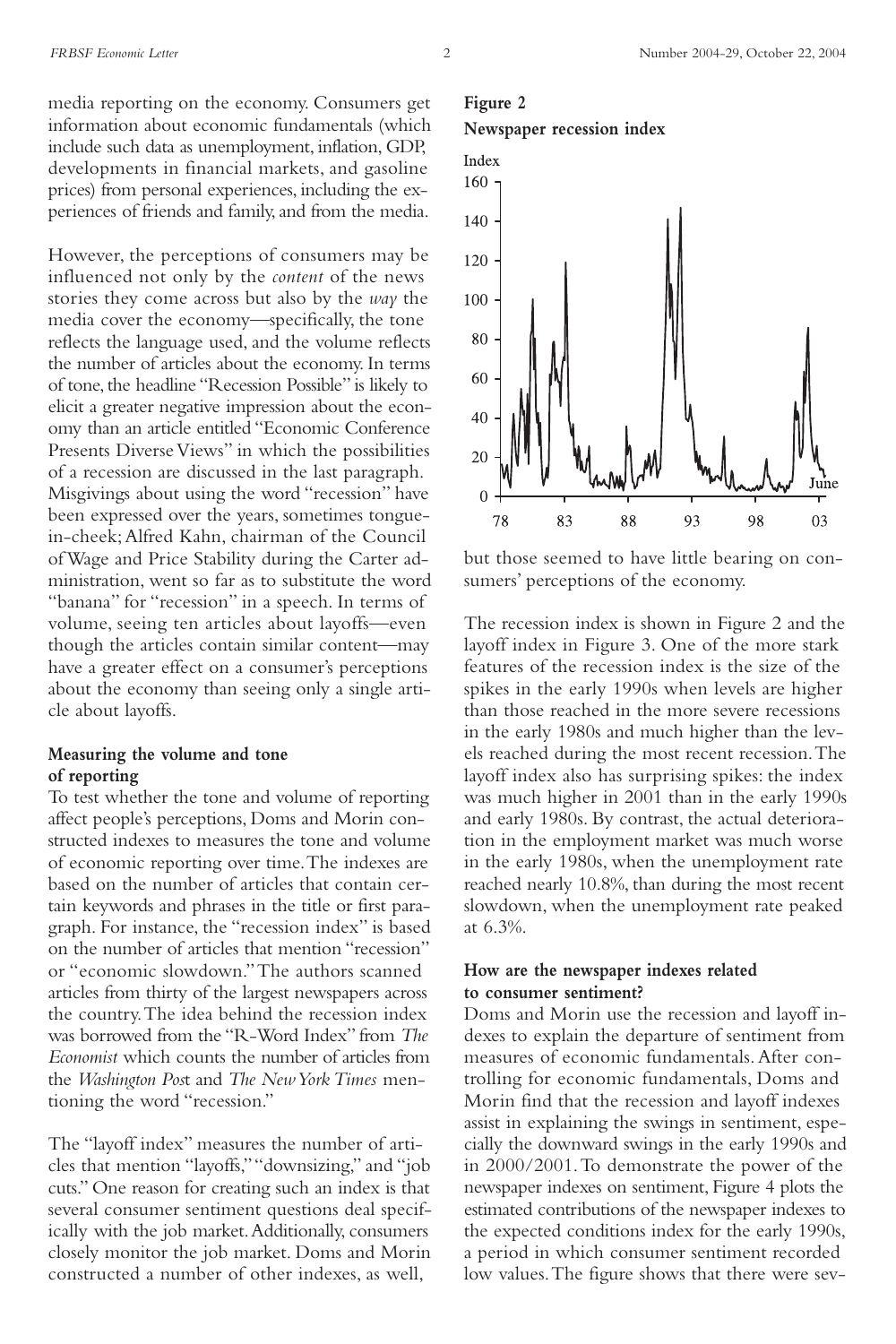

eral months when the newspaper indexes shaved about eight points off the expected conditions index and many more months where sentiment was lowered by a handful of points.Additionally, there were several months in which the newspaper indexes boosted sentiment.

These results suggest that consumers pay attention to the media's reporting of the economy and that perhaps the tone and the volume of reporting affect consumers' perceptions above and beyond the facts and opinions being reported.The newspaper indexes also appear to explain people's feelings about expected conditions a bit better than current conditions.

A key question is how long-lived the effects of the media's tone and volume are on people's perceptions of the economy. Doms and Morin find that the newspaper indexes affect sentiment for only a month or two; after a couple of months, the effects of reporting are nearly nonexistent. Finally, Doms and Morin also explore more complex models of news reporting and consumer sentiment. One of the conclusions they reach is that the news reporting considerably clouds the understanding of month to month movements in consumer sentiment. In fact, they show that, under special circumstances, it is possible that an increase in "bad news" report-

#### **Figure 4**

# **Estimated contributions of the newspaper indexes to expected conditions**



ing (as measured by the recession and layoff indexes) may actually result in a short-term increase in consumer sentiment.

#### **News matters**

Doms and Morin show that while consumer sentiment is affected by economic fundamentals, media reporting also plays a role. Specifically, they find that deviations in sentiment from economic fundamentals are partially explained by constructed indexes of the tone and volume of news reporting, which may or may not align with what is happening in the economy. In fact, there are several periods when reporting on the economy appears to be extreme relative to economic fundamentals. Consequently, people's views about the economy deviate for short periods of time from what economic fundamentals would suggest.

> **Mark Doms Senior Economist**

#### **Reference**

Doms, Mark, and Norman Morin. 2004."Consumer Sentiment, the Economy, and the News Media." FRBSF Working Paper 2004-09. http://www.frbsf .org/publications/economics/papers/2004/ wp04-09bk.pdf.